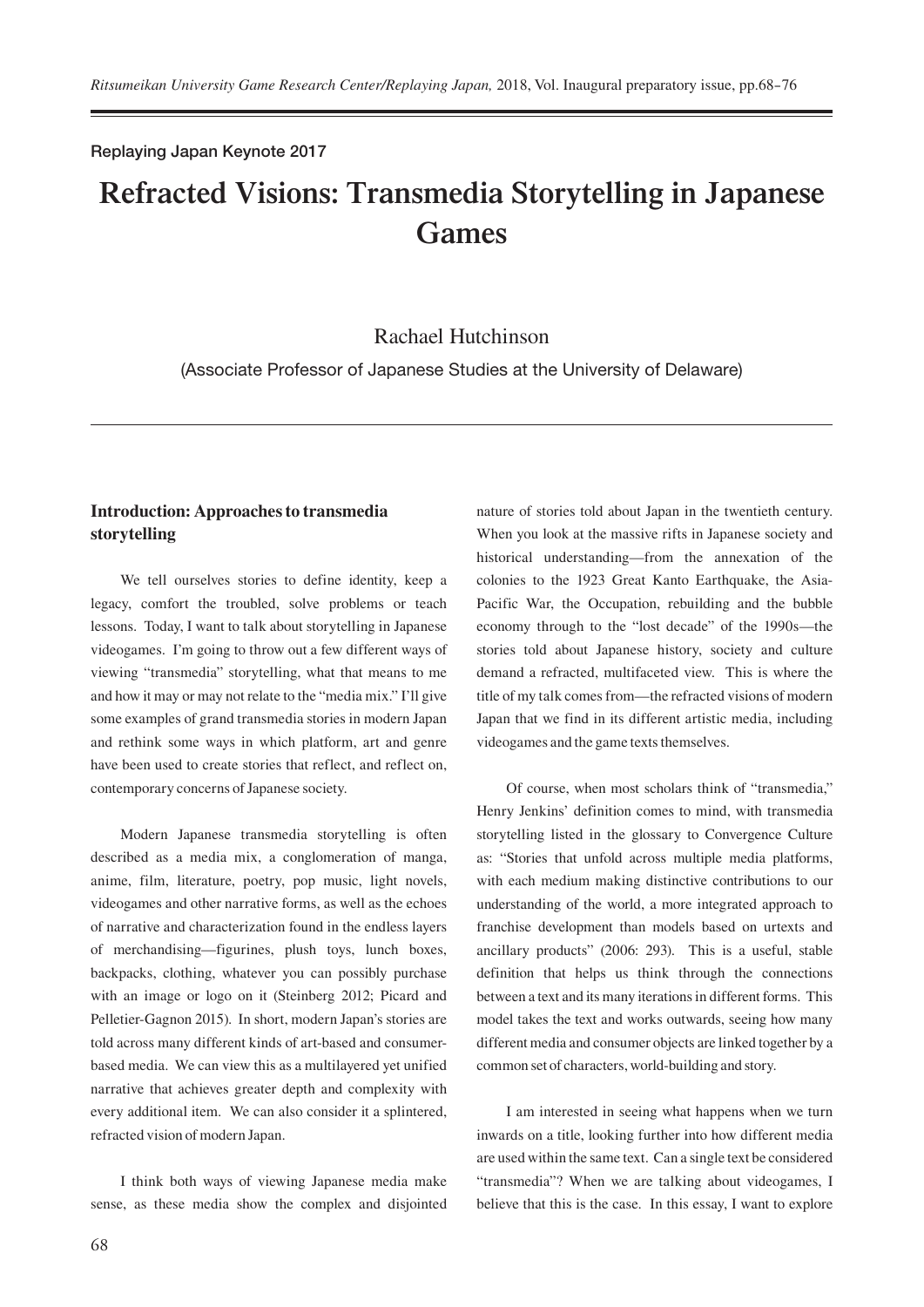ways we can use the term "transmedia" profitably in better understanding games themselves, as well as how a set of games could function as a common unit addressing a unified idea. This means an expansion of the term "transmedia" to mean some new things that are different from the singular Henry Jenkins model. What has been the norm for a "transmedia" reading of texts has certainly been useful and allowed us better understandings of how media artifacts work together. But I would like to propose some other useful ways of viewing media that help us better understand videogames—as singular texts, in relation to each other, and in relation to society.

Starting at the absolute beginning, some possible interpretation of "trans" includes the idea of "across, connecting, or through." The term "trans" also connotes fluidity; it points to what is being carried across or through and asks how something connects across different mediums. In her readings of "trans-national" East Asian literature, Karen Thornber (2009) describes a "literary contact space" where writers from Japan, Korea, China and other Asian locales connect through shared ideas and ideologies, appropriating and borrowing each other's rhetoric, symbols and cultural assumptions. Angela Yiu (2016) similarly points to trans-national literatures occurring when nonnative speakers of a language create artistic works through the medium of another language, with the resulting "crossborder" or "post-national" literature transcending national boundaries. So, "trans" for me implies the possibility of new creation via boundary crossing and connectivity.

Next, examining "media" closely, it indicates art forms, genres and categories, as well as our need to classify everything into different kinds of media. When considering videogames, platforms become important, and the hardware and software that are used to create the art form. James Newman (2017) highlights the importance of considering different versions of games, as different ports and platforms in different regions in the world can affect the gameplay experience or how players encounter the game. Considering the "medium" for videogames, it can function as the vessel for a story and the mode of storytelling, asking these questions: what exactly is the medium, and by what means (how) is the story told?

Looking at this as a whole, we can view "transmedia" as meaning "across and through different mediums and art forms."

#### **Transmedia storytelling in Japanese videogames**

When we consider storytelling in Japanese games, we think of big, hundred-hour, long narrative games like Final Fantasy, Metal Gear Solid, Legend of Zelda—scripted adventures with strategy and deep characterization, psychological development and learning on the part of both character and player. These are hallmarks of the JRPG, found in games like Kingdom Hearts, Dragon Quest and the Tales series. It also applies to more action-oriented roleplay like Dark Souls and Castlevania. Some game series, including the Final Fantasy stories, comprise discrete individual episodes with connecting elements. Some actionadventure narratives, including Legend of Zelda or Metal Gear Solid, maintain the same main character for each game and often feature overarching enemies and allies that reappear in different forms.

One of the most important things about these narratives is that they have developed along with the hardware capabilities. For example, when Final Fantasy shifted from the SNES to the PlayStation console in 1997, we saw a much larger game structure, with Final Fantasy VII using the memory of CD-ROM technology rather than cartridges. The narrative itself is extremely long, using full-motion video and 3D computer graphics for the first time in the series. When Metal Gear shifted from 2D on the MSX console to 3D on the PlayStation in 1998, Kojima Hideo used the PlayStation memory storage in a completely different way to create a character with psychic powers. The villain, Psycho Mantis, seemingly reads players' minds and comments on the games they have played recently, reading their actions from recent saves and loads in the console memory. Moving between platforms can give new ways of telling a story even in the same series. But what else could be "transmedia" about this?

We can also think of "transmedia" as meaning "across art forms." Advances in console technology also made media experimentation possible in terms of the different kinds of art forms that could be used in one game text. If we look closer at the two examples I just mentioned, FFVII innovatively used different kinds of artwork in the same frame or scene, most notably using pre-rendered backgrounds with 3D character models. For example, the scene where Cloud Strife follows Aeris into the Ancient Forest has a beautiful 2D watercolor painting in the background—this reminds me of Miyazaki Hayao's lush natural backgrounds in Nausicaä of the Valley of the Wind or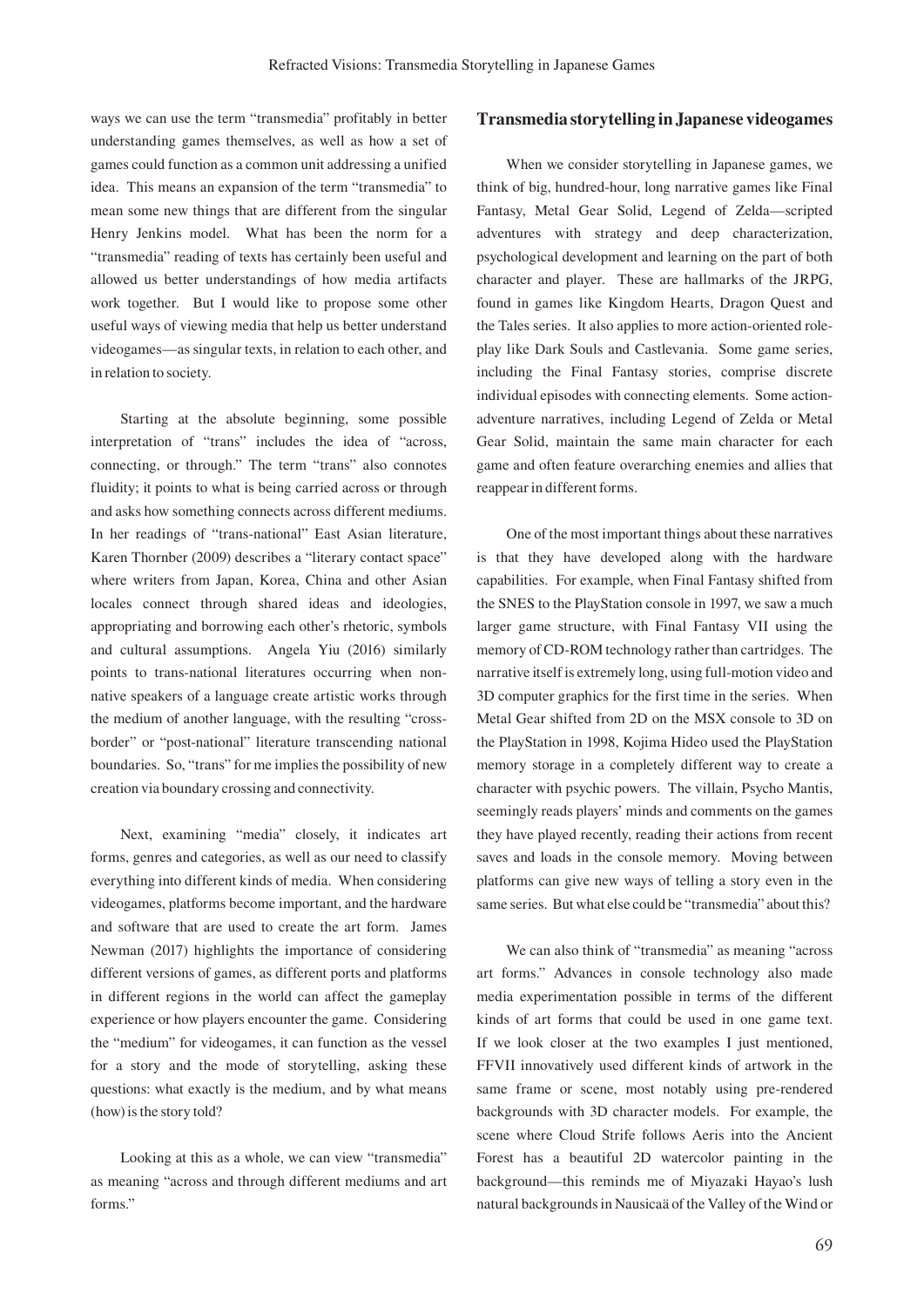Princess Mononoke. The 3D character figure with polygon features was superimposed on top of that.

Another good example with an urban environment is seen in the opening sequences in Midgar's train station. The innovative mix of 2D with 3D art design is also evident when the character is moving around on the World Map, although hills also appear to have contours in this environment. On the other hand, the characters are much more detailed in the battle scenes, appearing taller and with a more realistic human look. An extra level of detail again is provided in full-motion video (FMV) sequences. Here we have a still from a climactic scene in the narrative, where you can see the face much more clearly. It should be remembered that this was all very new in 1997—20 years ago! My main idea behind giving this example is to convey that the story of Final Fantasy VII is told "across different art forms."

Similarly, Metal Gear Solid, released one year later in 1998, also used 2D backgrounds with 3D polygon character figures. Kojima was able to achieve a much more realistic look with Snake than Square did with Cloud Strife. Like FFVII, Metal Gear Solid had FMV cut-scenes, but Kojima did something new and unexpected by introducing documentary footage of nuclear missiles and waste facilities. The footage was inter-cut in and between narrative video scenes, so this sequence appears in the middle of Snake's conversation with Kenneth Baker, head of ArmsTech. During this video sequence, Baker's voice continues the conversation, so you can hear him talking while the film is playing. Then it cuts back to the in-game scenario to show Snake's reaction. Another good example is the scene where Snake meets the scientist Hal Emmerich. The scene was intercut with flashbacks of the Hiroshima atomic bombing based on Hal's memory, depicting the stories he had heard from his father and grandfather. Again, the video plays with Hal's voice-over.

These two games showed a high degree of experimentation in their media forms, which, I think, contributed to the impact of the storytelling in both. I also think it's significant that both Cloud and Snake have fractured identities their psychological development includes self-awakening and discovery that they have been subjects of scientific experimentation. The fractured and multi-faceted art media of the games, in other words, add a layer of meaning to the fractured identity of the main character.

"Transmedia" can also mean movement and fluidity between and across space. By this, I'm thinking of games like Paper Mario, which play with spatiality and dimension, switching fluidly between 2D and 3D space. I'm also thinking of games that depict real-world spaces in extremely realistic terms, like Tokyo in Persona 5. Many blogs and Twitter streams online have considered the equivalence of environmental depictions in the game-world and real-world scenes (for example, a real-world Shibuya bar depicted with extreme fidelity and realism in the game space) (Ashcraft 2017). It has become a trend to take screenshots of the ingame scenes and juxtapose them closely with real-world scenes, with fans and game critics using this juxtaposition to highlight just how "real" the game space looks and feels.

This kind of reality appeared much earlier in the Yokohama that appears in Shenmue. If you follow bloggers like Robert Lewis (2014), you can actually go on "pilgrimages" to important sites from the Shenmue narrative, comparing locations from the game to their real life counterparts.

There are also augmented reality games, which play with connections between "real-world" and "gameworld" spaces, with the events and development of the story happening somewhere in between. Here, of course, I am thinking of Pokémon GO, which was very popular at Replaying Japan in Leipzig. I think such games have great potential to make us think and rethink our relationship with both real-world space and game space and where exactly the player is situated with respect to these. In all these games, the player encounters a transmedia experience, where the "medium" is space itself.

Transmedia in videogame terms could also mean movement across the creative role of "author" in the game. Some games have a different balance or ratio of developer and player. The developer makes the scaffolding and tools, and the player makes their own course of action. The most obvious example of this would be Super Mario Maker, where the player makes their own obstacle course with oftendisastrous results, turning the Mario character into a figure of superhuman persistence, impossible self-destruction and limitless renewal (Newman 2016). We also have games with character customization, notably the MMORPG genre, where the choice of character can affect the kind of story you experience.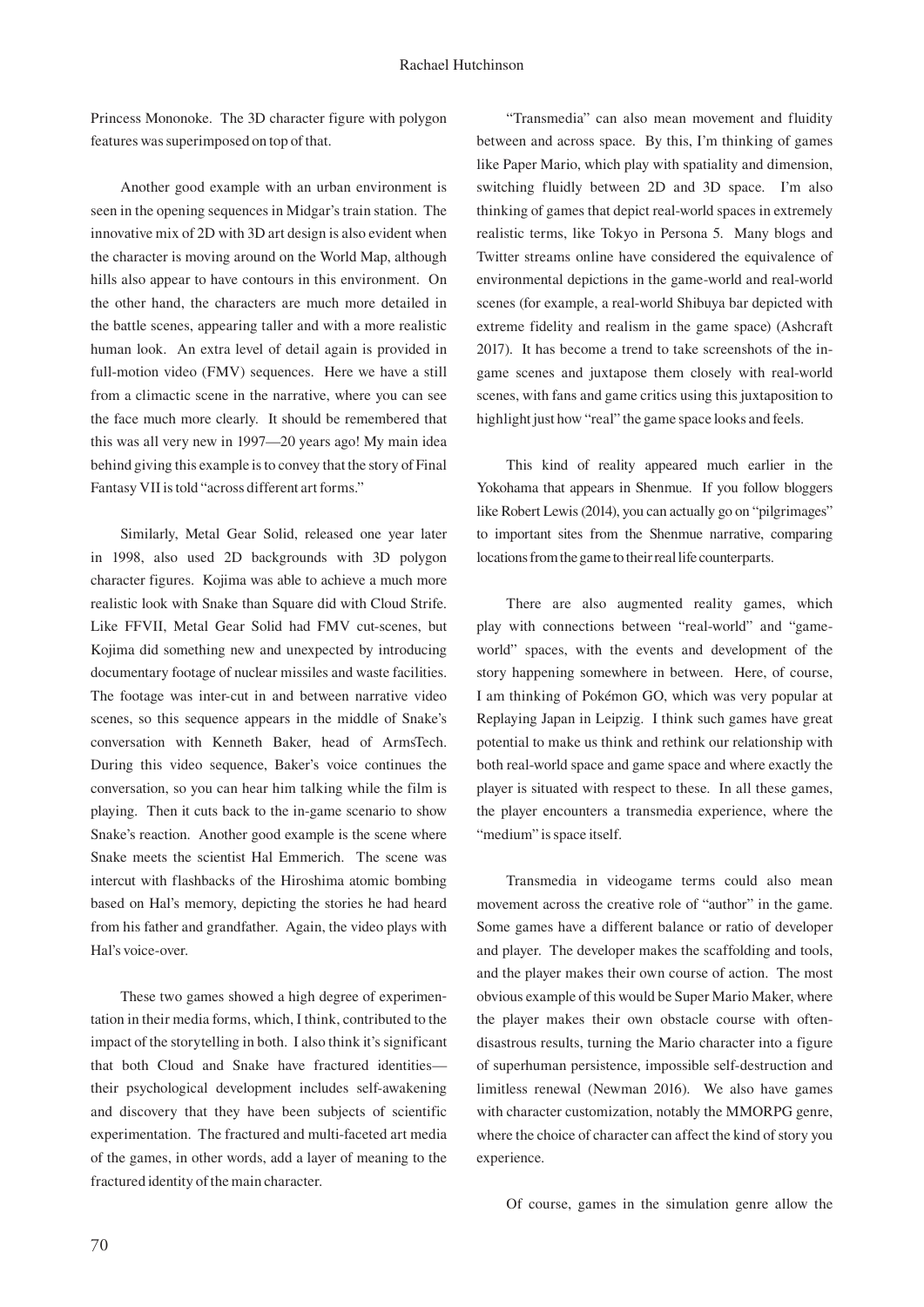player a great deal of customization and decision-making. Simulation games like Harvest Moon (1996) allow you to choose your own actions, like planting a garden and taking the harvest to market. Animal Crossing (2001) was highly customizable in terms of the character's name, gender, hairstyle, clothing, house design and so on.

While Japanese role-playing games have been criticized for strict limitations on character customization or dialogue choices, I think this is a narrow view. Certainly, some games are so linear that playing the game is more like turning pages than acting as an independent agent. This brings to mind the "visual novel," although, in Japan, "visual novels" are divided into NVL (indicating a more linear "novel") and AVG or ADV (indicating "adventure"), which incorporate more puzzles and player problem-solving. Player choice is very important in many of these games. The genius of Phoenix Wright: Ace Attorney was the importance of the player's actions, not only, for instance, in selecting the dialogue options that would allow a courtroom interrogation to go well but also in pointing out the contradictions between testimony and evidence. Designer Takumi Shu said it was important for the player to feel agency in the game since the story was linear (Castle 2014). Dating games like Tokimeki Memorial and other kinds of role-playing games, on the other hand, allow the player to replay the game to experience different story endings. In games like Catherine, replaying different choices in the dialogue trees allows the player to access different endings and different understandings of the game world.

#### **Linearity and storytelling in Japanese games**

So far, I have mentioned games that have a fairly accessible story. Some are incredibly difficult and some need to be replayed for the full picture, but in general, the story develops from beginning to end, with one or many different outcomes. All games require a certain level of skill to get through the story, with what Espen Aarseth (1997) calls "non-trivial effort" on the part of the player. A certain level of game literacy is needed even for the simplest games. The fact that Mario can only progress by moving to the right of the first screen, for example, must be learned and is not entirely intuitive. But, in the games I have mentioned above, the story develops in a progression forwards until you reach the end(s), and it is game over.

But, another genre of games exists, where the story is hidden, inaccessible, and not linear in any way. For this reason, people don't usually think of these games as having a story, and scholars such as Janet Murray (1997: 51) and Barry Atkins (2003: 23) have criticized them for their lack of narrative. I'm talking about fighting games. So where is the story, and how do you get it?

In classic arcade fighting games, you get a character select screen with up to 30 different characters to choose from, although early games had about ten characters. Battles increased in difficulty, and often, you had to win ten battles in a row to get rewards. Usually, the reward was seeing the "ending" for that particular character. For example, Siegfried's ending from Soul Edge includes a picture of him holding a glowing sword with accompanying text: "Alas, no more battles need be waged. Soul Edge now lay in front of him. This warrior, this armor, this sword, may finally rest. But at such a cost…." In the character ending, the player also finds out some of the characters' backstory and reasons for fighting. Until you win with a particular character, you often have no idea about their motivation, their psychology, or origins. The revelation of the story in these games depends almost completely on player skill.

As I mentioned above, this applies to all games, as you can't progress if you can't get past obstacles in your path, but fighting games demand a very high level of skill to acquire even a small part of the overall narrative. You get the story piece by piece—some for this character, some for that character. The fun of the game is putting the puzzle pieces together to find out the overarching narrative of this particular world. In a long-running series like Soul Calibur, there are also 17 years of narrative development from Soul Edge (in 1995) to SoulCalibur V (released in 2012). So you have to figure out not only what is happening in the relationships between characters in a single game but also what has happened to those relationships in the intervening years between games, as well as each character's development over time. In terms of narrative tension, this strategy is highly successful, but it can be months or years before a player gets the full picture of what is really happening in the game's story.

Some advantages of this diffuse narrative mode include the fact that the player can not only see cut-scenes depicting a battle from two completely different perspectives but also actually play and experience both sides of that battle. The player also gets a feel for how the broader story of a whole civilization plays out in the smaller stories of individuals, experiencing the narrative on both micro- and macro-levels.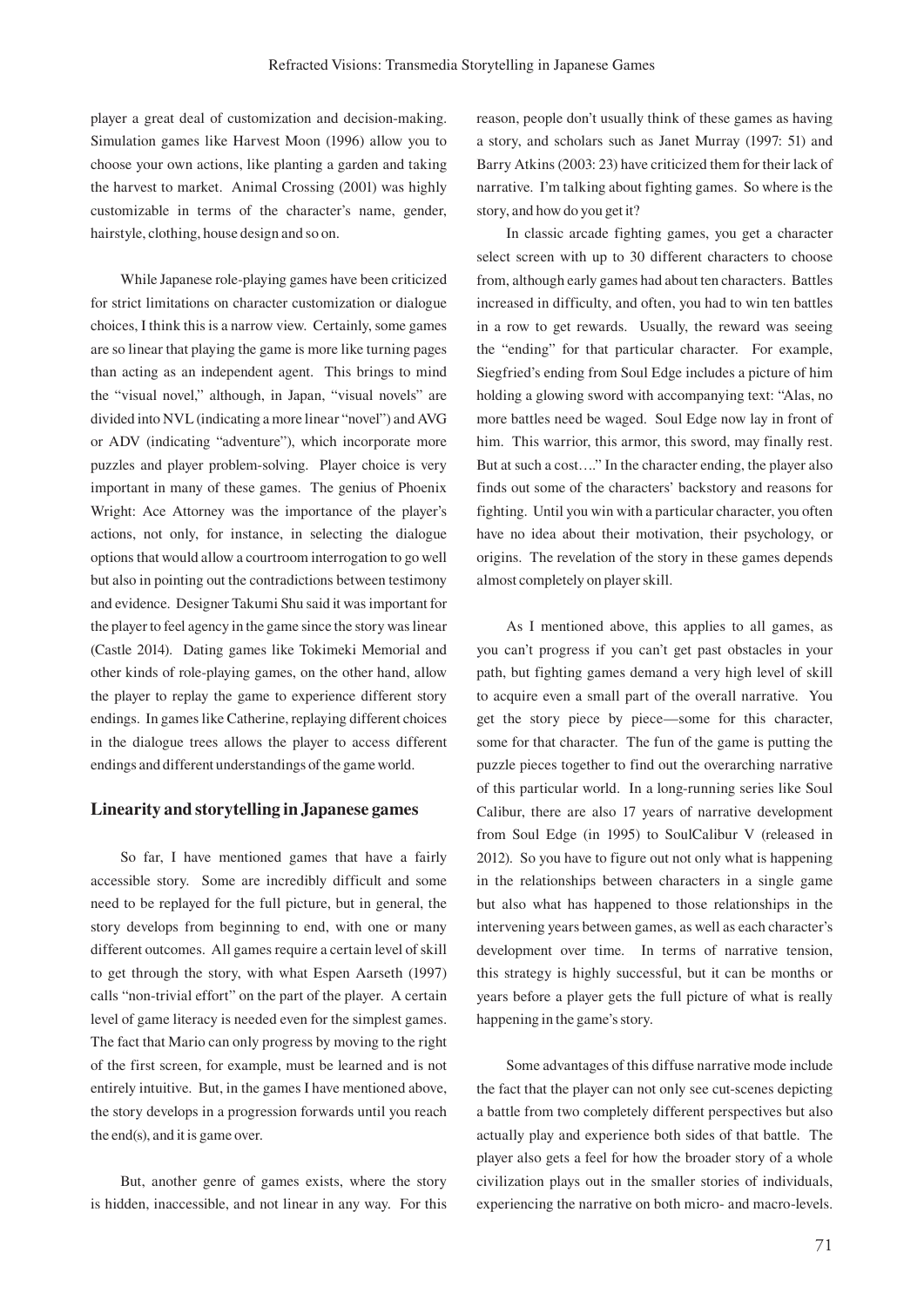The player sees how representatives of different nationalities are depicted as fighting for different values and objectives, which betrays the prejudices and assumptions of the game developers. A very rich picture and gameplay experience can thus emerge.

Compared to a genre like the JRPG, both story and character function very differently in fighting games. Player choice starts with selecting character and mode of play, before any fighting or narrative development takes place (further discussion in Hutchinson 2007 and 2015). I've noticed that in the Game Studies scholarship, fighting games are often excluded from discussion, as if they don't exist. But, in a medium where visual representation is valued over psychological character development, and the mode or medium of storytelling is fractured and non-linear, this can tell us a lot about how media can be employed to tell engaging and complex stories in unexpected ways.

Considering all of this, there are many ways to view a single game text as a "transmedia" cultural artifact. The "transmedia" aspect of game texts characterizes not only series and franchises that have continued for years but also singular videogame texts that use space, art and narrative structures in interesting and innovative storytelling. But, what are the stories about? When we talk about "transmedia storytelling," it is necessary not only to look at how the stories are told but also what they are telling. Then we can ask, "What is it about this particular story that demands or leads to a 'transmedia' approach in telling it?"

Putting all of these games, genres and stories together, we see a wide range of artists and writers working in and across different genres and categories of games to reflect, and reflect on, Japanese contemporary society and its concerns. Taking a cultural reading across genres, we can see various concerns and anxieties leap out as consistent topics of Japanese videogame stories (what we could call videogame discourse): war and war memory, colonialism and the colonial legacy of the Japanese Empire, nuclear power (used for energy and weapons), bioethics and bioengineering, social breakdown and the mission to define the Japanese "Self" (reifying Japanese identity, culture and history). We can pick any one of these concerns and track them across different mediums, platforms and genres in the Japanese videogame industry. This interpretation of "transmedia storytelling" points to a nation's understanding of itself, told in various kinds of stories across various kinds of games.

For example, last year at Replaying Japan, I talked about Japanese war games across various platforms and genres—shooter arcade games like 1942, PC strategy games like Nobunaga's Ambition, online card games like Kantai Collection, console games like the tactical espionage of Metal Gear Solid and real-time strategy in Kessen (Hutchinson 2016). Putting them together reveals a serious reflection on Japan's role in the war and how Japanese people imagine and position themselves with respect to the war. Another example I would like to consider here is the issue of bioethics in modern Japan. We can look at the following games as a set: Final Fantasy VI and VII, Metal Gear Solid, Tekken and Resident Evil. All of these games and franchises represent very different genres and different kinds of gameplay. But, they all share a fear of technology and intense anxiety over genetic manipulation. I'd like to overview each one briefly to show what they are about and what kind of bioethics are involved.

## **Transmedia reflections: Bioethics in Japanese videogames**

Final Fantasy VI is full of genetic experiments, which are integral to the main plot. The villain, Kefka, spends most of his time hunting magical creatures called Espers, using them to extract power. Here we see four Espers trapped in big glass jars inside Kefka's Magitek research facility. Kefka extracts Magic from these living beings, and turns it into weapons through the invention of Magitek Armour, a wearable suit that emits a powerful blast of light-energy from the chest. In this way, the ruler Emperor Gestahl is able to create an "invincible army" of Magitek soldiers.

At the center of all this is the character Terra, who is half human and half Esper. Kidnapped as a child, Terra is raised as an elite Magitek soldier. Kefka forces her to wear a slave crown to subdue her thought process and sends her into battle in Magitek Armour. The centrality of Terra's experience to the narrative is apparent in the fact that the logo for FFVI depicts Terra riding on a Magitek conveyance. Here, the Magitek Armour looks more alive than mechanical, highlighting the biological nature of the weapon created by sacrificing all those Espers in the glass jars.

A recurring character in the Final Fantasy series is Cid, usually an engineer or a scientist of some kind. In this game, he appears as the evil scientist Cid Del Norte Marquez. He controls the power of Magic and bestows it on village children as an experiment on what Magic can do. It's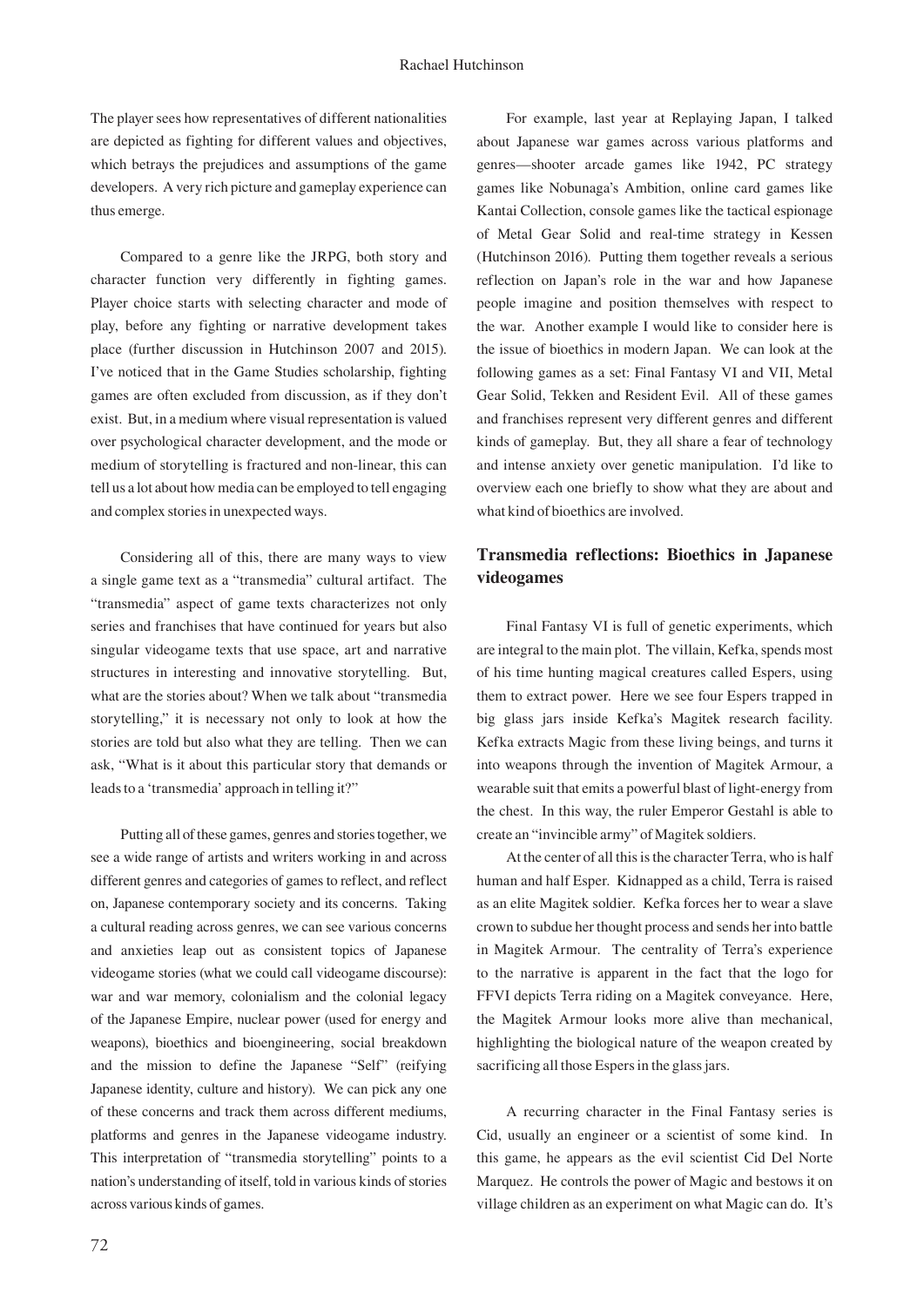revealed during the game that the villain Kefka himself was a failed Magitek experiment. The effort of trying to meld Kefka's personality with the Magitek Armour snapped his mind. In these ways, the game can be seen as exploring the awful results of using living beings as soldiers and biological weapons.

Final Fantasy VII deals with similar bioengineering themes. We see the main character Cloud Strife on the floor with his friend Zack, who is helping him up after they have escaped from glowing glass tanks in the basement of the Shinra mansion. Like Kefka's Magitek factory, the Shinra mansion is a laboratory for growing super-soldiers, infusing them with Mako, which acts very much like nuclear material. This process gives SOLDIERS a bright blue glow to the eyes. Cloud does not complete the process but exhibits the same blue eyes and goes through the whole game confused about whether or not he is a member of the elite fighting squad. This also confuses the player and leads to high narrative tension and deep immersion in the game-world. Furthermore, the evil scientist Professor Hojo has also experimented on other people, such as Vincent Valentine, an optional character who the player can find in the Shinra mansion basement by following a hidden note.

While the question of bioengineering is not as central in Final Fantasy VII as in Final Fantasy VI, it is significant that the game only has one main playable character. FFVI has up to 14 playable characters, so you do not have to play as Terra or even have her in your party. In contrast, in FFVII you have to play as Cloud and suffer his identity crisis with him. At one point, Cloud suffers Mako poisoning, which puts him in a coma, so it is necessary to play as other characters. This increases the player's concern for Cloud, heightening the narrative tension. In this way, the question of bioengineering is closely entwined with character formation and playercharacter identification—important aspects of the gameplay experience.

The Metal Gear Solid series is probably the most obvious narrative about bioethics in the history of videogames. The story of Metal Gear Solid has several unimaginable plot twists and turns, even if you have played the game; it's hard to keep track of who is a clone of whom, and how many different kinds of experiments have been run on how many people. The Metal Gear series has cloned super-soldiers, human weapons, people with mechanical exoskeletons, people whose blood has been replaced with liquid plastic, nano-viruses, and people being kept in suspended animation so their cells can be harvested and copied—a human surrogate mother to a clone army. All of this is paid for by the military-industrial complex. One of the main genetic experiments of the series is the program known as "Les Enfants Terribles," where children are grown from cells taken from the world's most powerful soldier, Big Boss. Many books could be written about bioethics in Metal Gear Solid, so I will stop here. But, this game, more than any other, explores the various aspects of bioengineering and the military from every possible angle.

Unlike the other games I'm analyzing here, Tekken is a fighting game with a diffuse narrative structure. One of the characters who becomes more important after Tekken 4 is Jin Kazama. He carries the "devil gene," inherited from his grandmother Kazumi via his father Kazuya. In Japanese, it's called Devil's Blood (デビルの血), Devil Factor (デビ ルの因子 inshi) or Devil's Power (デビルの力). It's never clearly explained exactly what this "Devil Gene" is or where it originally came from. But, one thing is for sure—the Mishima Zaibatsu and G-Corporation both want its power. The G-Corporation manipulates the devil gene in cellular experiments aimed at creating stronger human hybrids. Part of this mission is known as the "GENOCELL program." G-corporation has bioengineering facilities in Nepal and Nebraska, where various characters are taken through the game to serve as subjects for genetic experimentation.

The effect of the "Devil Gene" is clearly seen in depictions of Jin Kazama. Normally, he looks like the typical fighter found in games of this genre, with a fierce aspect to his face and hyper-muscular body. When the devil gene switches on, Jin's face remains the same (if more fierce), but his head sprouts horns, large black wings appear on his back, and the irises of his eyes turn yellow. The change is directly reflected in gameplay dynamics, since Jin has different attacks in battle when the devil gene is activated. For the player, playing as Jin means memorizing not one but two sets of character moves. The extra challenge is rewarded by Jin's enhanced battle statistics. In this way, the bioengineering project directly affects Jin's abilities and, therefore, the player's own abilities and skills. This is one of the most direct ways in which a fighting game can translate game thematic into game mechanics.

Likewise, it should be noted that Metal Gear Solid players benefit greatly from Snake's enhanced biological features, as increased stealth and fighting abilities allow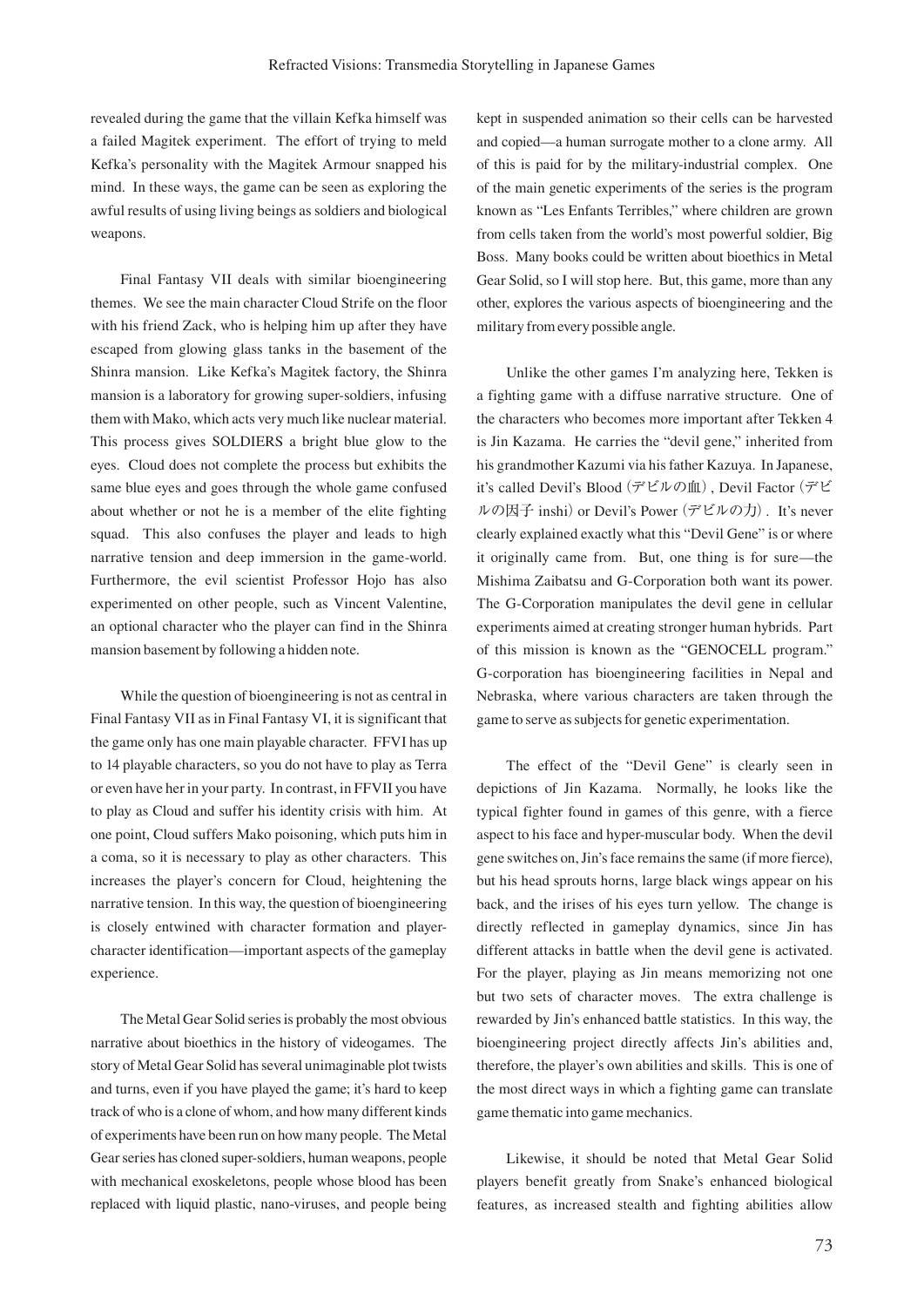smooth progress through the game-world. Similarly, Terra in Final Fantasy VI is able to destroy enemies easily when battle scenes are activated, gaining higher HP (hit points or health points) than the rest of her party. Cloud alone is physically damaged by his experience in the Mako tanks. While all these characters bear mental scars from their physical enhancement and scientific experimentation on their bodies, they are able to perform at higher levels than other characters in the game-world. Cloud spends much of his time as quite weak, physically and mentally, in contrast to his clone enemy Sephiroth. Cloud is only able to accept and understand his past at the end of the game—after player progression in the game has gained him a high HP and powerful abilities. In this example, player skill, narrative progression and character abilities develop in sync, creating a strong impact when Cloud is finally able to overcome his fears, take charge of the party and defeat his enemy.

Lastly, I would like to consider Resident Evil. This game series is a different genre, one of the earliest survival horror games from Japan. The original title "BIO HAZARD" indicates the biological concerns of the game narrative. In this game, the Umbrella Corporation is a pharmaceutical company, but it is also a secret genetic engineering enterprise. We have more corporate bioengineering to create the ultimate bio-weapon, which, in this game, is called Tyrant. Of course, there is a huge disaster resulting in the release of biological mutagens known as the T-virus. When mutated cells arise in a living organism, this is called an "infection"—the biohazard of the title. This game is interesting because it looks at both humans and animal infections and how pathogens pass between species. In the end, the only solution is atomic destruction, and Raccoon City is obliterated.

Taking these games as a set, we see many commonalities between them. All include corporate bioengineering with government collusion. All games feature the creation of a super-soldier and/or bio-weapons. The dead are used for their cells and genetic material (Big Boss in Metal Gear Solid; Kazuya in Tekken), and scientific experiments are run on live subjects (Cloud and Terra) against their will. The games also feature mad scientists; William Birkin, the scientist from Resident Evil 2, is horrifically mutated by his own genetic experiments (which is probably a fitting end). Other villains and scientists in these games are revealed to be horrifically mutated beings; Kefka and Hojo mutate into several different forms in their final battles. This game dynamic was a feature of Final Fantasy and other games like

Dragon Quest from the very early days of the series, but here the game dynamic serves a clear narrative purpose. In these examples, we see a judgment and bias against the scientist, and the narratives, set against the background of military bioengineering, are generally negative.

Of all the scientists in these games, Hal Emmerich from Metal Gear Solid is the only one portrayed in a sympathetic light, but he is not involved in genetics. He feels extreme guilt and remorse about creating Metal Gear and helps to destroy the weapon he inadvertently created. On the other hand, the geneticist Dr. Naomi Hunter is seen negatively. Specializing in gene-based therapy, she is the one who invented the FOXDIE virus and the nanotechnologies used in the special military operations. I think this is an interesting contrast.

It is useful to note here that one of the main differences between the Final Fantasy games and the others is that these are discrete narratives, which are not connected to each other directly. But, Metal Gear Solid, Tekken and Resident Evil are all sprawling narratives with 7 or 8 games in each series, enabling a much deeper "shadow narrative" of underground collaborations between corporations, science and government. These narratives are also deeply concerned with ties to the US government and worldwide conspiracy theories. The anxiety is all-encompassing, including not only bioethics but nuclear energy, terrorism, capital monopolies and corruption at all levels of society, industry and the military.

## **Contextual convergence and transmedia discourse**

Once I started thinking about bioethics in Japanese games, it surprised me just how much of it appears in games of the mid-1990s. When you look at the release dates of the games I've been talking about, they all converge around the year 1996. This was the year Dolly the Sheep was cloned, sparking a great deal of discussion over bioengineering and cloning worldwide. Some saw it as the culmination of research that had been intensifying through the 1990s, a miracle of human creation. Others considered it unethical, as humans should not be tampering with the natural world. Dolly's health was followed obsessively in the media, and when she was not 100% healthy, many saw this as proof that bioengineering was unethical and immoral.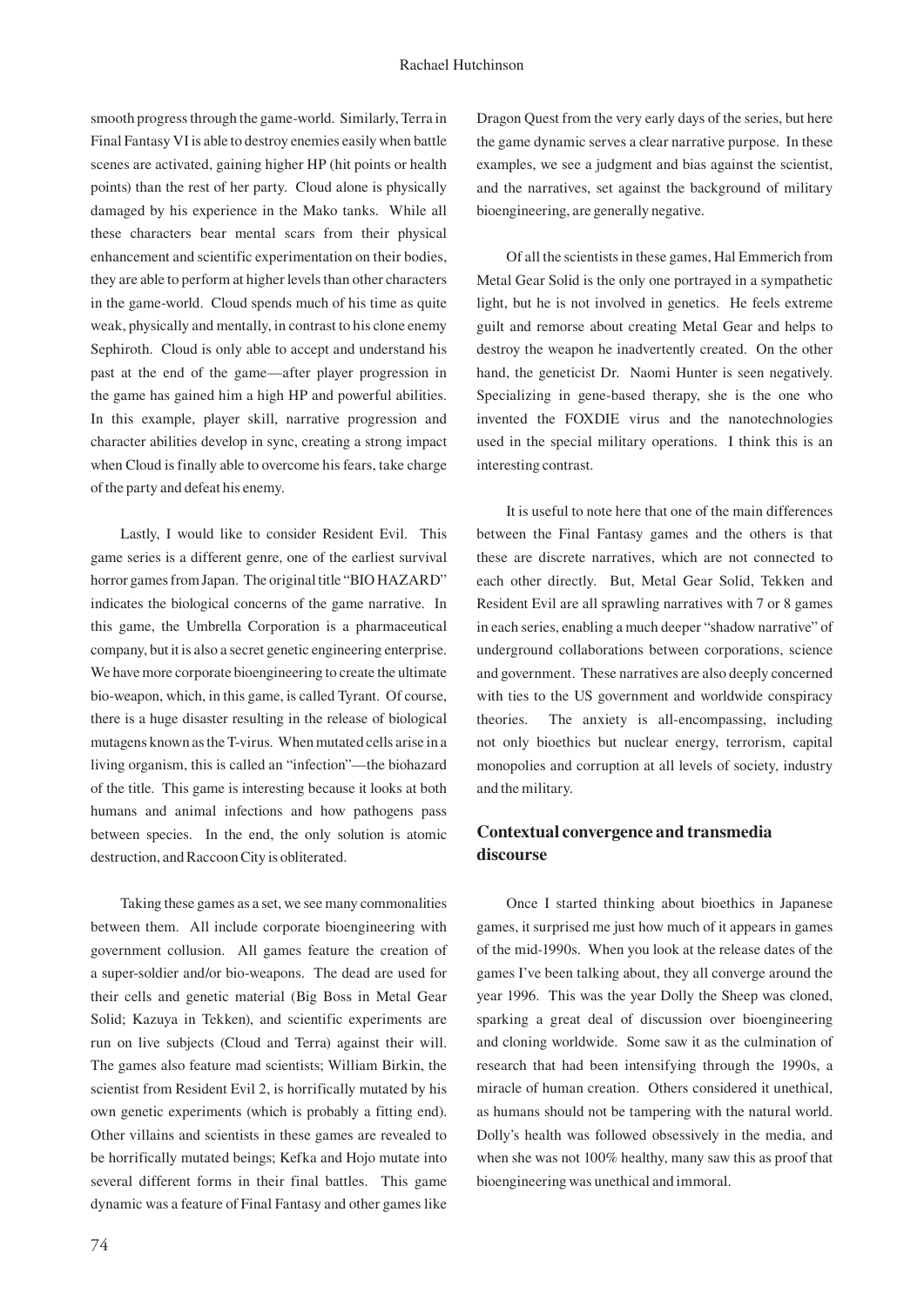In Japan and other Asian countries, this anxiety was compounded by the Buddhist conviction that a person's body should remain whole and untampered with, both in life and after death (Namihara 1997). Organ donation in Japan is historically very low compared to Western countries (Hoshino 1997). Embryo cloning was banned in Japan in 2000. This was big news around the world (see for example CBS News 2000). This ban affected things like stem cell research, which was also big news in the late 1990s and early 2000s. Japanese government discussion of stem cell research continued through the next ten years and was generally criticized as being very slow to come to any decisions (see Sleeboom-Faulkner 2014). These days, Japan leads the world in stem cell research, but it was a different matter in the 1990s.

A more detailed law on "human cloning and similar techniques" in 2001 banned the transfer of embryos, human or animal, which affected people seeking assisted reproductive technology (ART). So, in Japan, the regulations on IVF and type of donor sperm and egg used are extremely strict. Apart from cloning, other ART techniques are voluntarily regulated by the Japan Society of Obstetrics and Gynecology. Surrogacy is still a very difficult problem in Japan since the legal mother of a child is whoever has carried that child to term. The anxiety surrounding this issue is shown very clearly through the character EVA in Metal Gear Solid—all the "enfants terribles" are actually products of a somatic cell nuclear transfer procedure and surrogacy. Following this, the Cartagena Act of 2003 also restricted genetically modified organisms (or GMOs). No GMO crops are grown in Japan for commercial purposes. All these laws in the early 2000s may be seen as emerging from the intense discussion of bioengineering and bioethics in the late 1990s.

As we've seen, the particular games I've examined here all converge on the same point, revolving around the year 1996. They were developed during a time of heightened interest in issues of cloning, bioengineering and uses of human genetic material. These issues were debated on television

and in the newspapers, in journals and magazines and in the popular fictions of manga, literature, anime and videogames. This is what makes a "discourse"—various texts across different genres and narrative modes, coming together to reflect on and problematize a common subject. In other words, the story of Japan's anxiety over bioethics is conveyed to us in multiple ways, through multiple media, multiple art forms and multiple modes of storytelling and character creation. All these games give us different kinds of authorial roles, experimental art and narrative modes, whether linear or branching, easily accessible or horrendously difficult, and discrete individual stories or sprawling conspiracies. This is why I look at these games and think of them as a transmedia meditations on a particular problem.

#### **Conclusions**

In conclusion, I hope to have demonstrated that complex storytelling exists in Japanese videogames beyond the JRPG— across generations of platforms and hardware, across art media and across genre. I have put forward a couple of new ways of thinking about "transmedia" storytelling, both within a single game text and across a number of game texts from different genres and narrative structures. I hope to have shown that these ways of thinking about "transmedia storytelling" can give us a broader picture of what is going on in Japanese games as artistic products reflecting any particular time and space. Games give us a vision of their social, cultural and historical context. This vision is conveyed to us "across and through" different platforms, genres and generations of hardware; "across and through" different uses of art, space and dimension; and "across and through" different modes of narrative access, character development and world-building. It's also a refracted vision, as required by the multifaceted and complex nature of historical consciousness in modern Japan. The "transmedia" stories of Japanese games are multi-layered and disjointed, like Japan's own history. To understand Japan's twentieth century, perhaps the refracted vision of videogames is not only useful but also necessary.

#### **Works cited**

Aarseth, Espen J. (1997) Cybertext—Perspectives on Ergodic Literature, Baltimore: Johns Hopkins University Press. Ashcraft, Brian (2017) "Persona 5's In-Game Locations Compared To The Real World," Kotaku (original post 27 September 2016; updated 10 April 2017) https://kotaku.com/persona-5s-in-game-locations-compared-to-the-real-world-1787125885